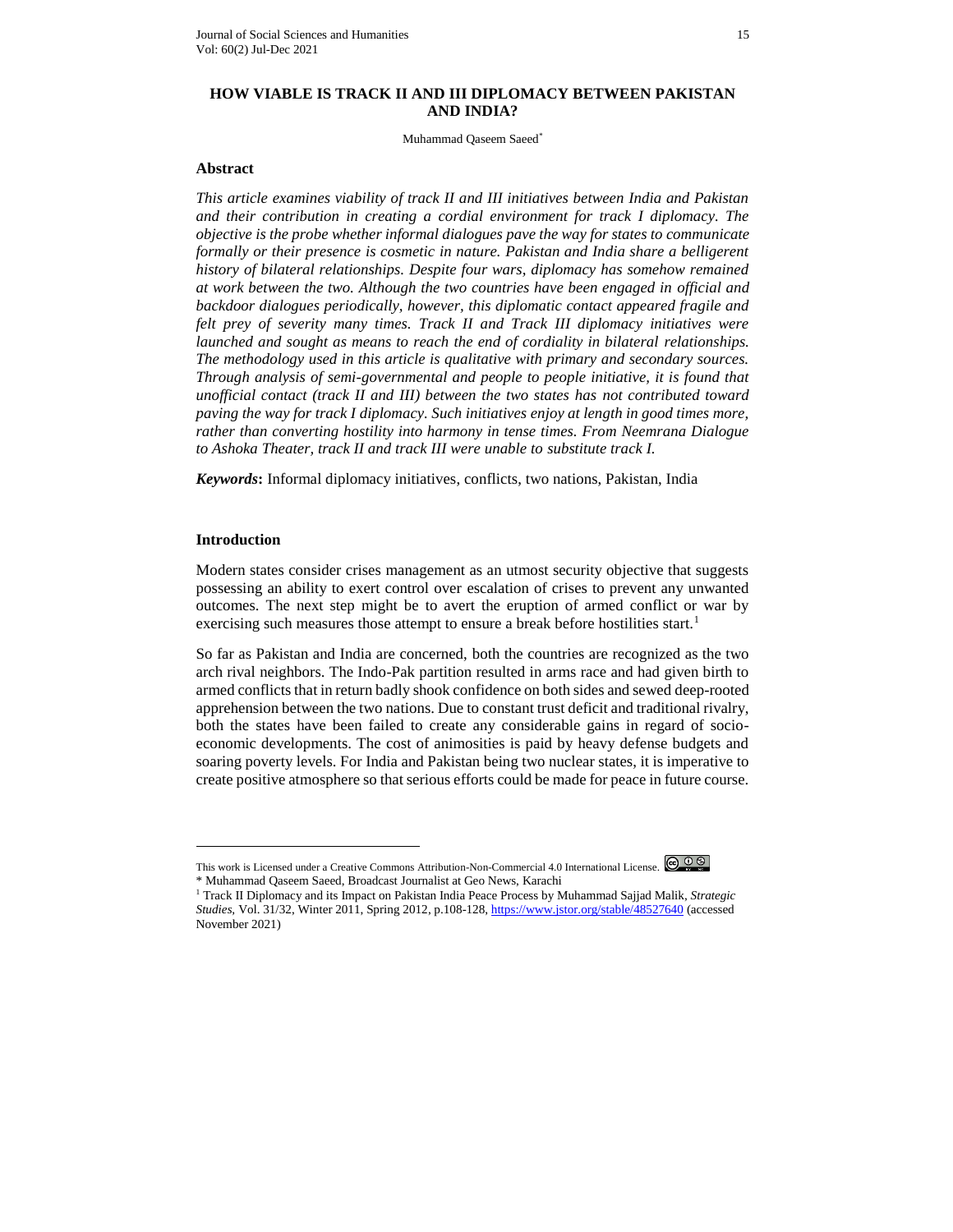Because if India and Pakistan get to wars, the entire region witness conflicts, and balance of power is disturbed.

Saner voices from both the sides of border continued to established informal channels of diplomacies, sometimes with the support of state/s and sometimes with global actors. Efforts were made to achieve peace and cordiality in bilateral relations. The purpose of track II and III initiatives between Pakistan and India was to establish people-to-people contact in the tensed times. Academic, social and cultural ties like Neemrana Dialogue, Aman Ki Asha, Joint Exhibitions and Art Galleries, Literary Festivals and Theatres were knotted in order to pave the way for state-level diplomacy. However, the assessments of above mentioned initiatives' outcomes remained a critical study.

### **Research Question**

Is success in informal diplomacy initiatives between Pakistan and India directly proportional to formal diplomacy successes?

#### **Literature Review**

 $\overline{a}$ 

Intentions of normalization of ties between Pakistan and India can be seen through the prism of informal forms of diplomacy. Track two diplomacy is generally elaborated as "a process of unofficial dialogue among non-official representatives of the parties involved in the dispute. It is pertinent to mention here that non-official groups comprised of influential persons, who have either remained government officials in varied capacities, and continue to enjoy the necessary access to the government or known to have the desired ability to influence public opinion in one form or the other."<sup>2</sup>

A theorist Waslekar has elaborated track II diplomacy "as a mechanism of informal interactions between aggravating entities happened directly or with the assistance of a  $3<sup>rd</sup>$ party, by people those are influential who normally can reach out to their government and / or an ability to formulate the public opinion. The goal of track two diplomacy is usually to prevent or resolve conflicts or build confidence between the parties they represent."<sup>3</sup>

Track III initiatives have been embarked on by influential individuals and civil society groups in Pakistan and India, directed to create possibilities for stability and peace which can challenge traditional practices and views. Track III diplomacy is aimed to enhance understanding at both sides through people-to-people contact, to dilute tensions by giving birth to an educated public opinion. It also mounts public pressure on governments to reshape their bilateral relations. Post-cold war period has a possibility for some breakthrough in Pakistan-India bilateral relations due to two important reasons. Firstly, New Delhi and Islamabad cannot afford to sustain their policy of confrontation owing to economic. Secondly Pakistan and India have lost their traditional support of cold war era.

Since the creation of both the dominions in 1947, India and Pakistan have been engaged in four total wars. The leaders regularly barter threats, and the threshold of threats even reaches to nuclear weapons as well. Violent skirmishes and strikes are norms between the

<sup>2</sup> Pervez Iqbal, Cheema, *The US and Track-Two Diplomacy in South Asia. Pakistan Journal of American Studies* (1994), 12.

<sup>3</sup> Sundeep, Waslekar. *Track-two diplomacy in South Asia.* ACDIS Occasional Paper (1995)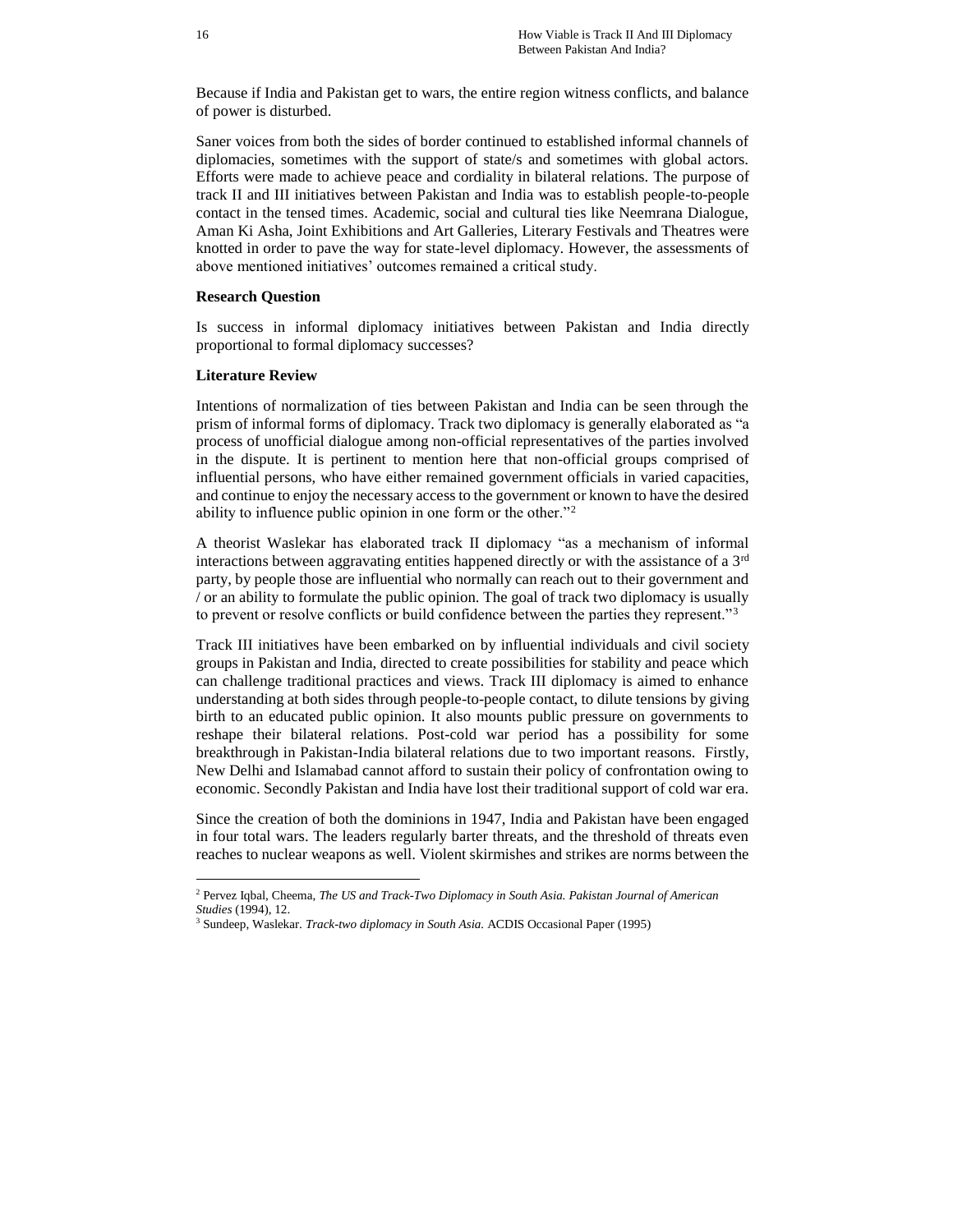militaries of two states in the territory of Kashmir and Line of Control. Moreover, proxy battles continue in Afghanistan apart from conflicts over resources beneath the Arabian Sea and the Persian Gulf. China, Russia, and the United States have remained important actors in this on-going dispute and at times taken sides. Pakistan and India both find themselves strangled with issues like exchange of documents, compensation, Junagarh, infiltration into Kashmir, the 1965 war, the Bangladesh war, Kargil and so the list meanders on endlessly.

Not all the perfumes of Tashkent and Shimla agreements, nor of the bus yatra to Lahore could sweeten relations between the two countries. As for the present, distrust and suspicion has overtaken the two countries. There is no conflict but there is no settlement either. No hostility but no harmony either. Both continue to remain, though geographically side by side, distant neighbors.<sup>4</sup> On one hand, despite Muhammad Ali Jinnah's assurance to the citizens: "You may belong to any religion or caste or creed; that has nothing to do with fundamental principle that we are citizens and equal citizens of one state." It was somehow never translated into action and the country fell prey of right-wing elements. On the other hand, India claimed to be a secular state and world's oldest democracy. However, it could not give the same status to the minorities as the majority enjoyed. The Muslims have been driven to live in separate localities, mostly slums. As the Muslim middle class had by and large migrated to Pakistan, the Hindu middle class came to develop Hindu environs uninfluenced by Muslim culture of people.

In Pakistan it was believed that India had not accepted partition and that it would do every effort aiming to undo the partition and reuniting Indian Subcontinent. Not only dream of Akhand Bharat was deeply associated with Indian nationalists but statements delivered by few Congress leaders interpreted the very intentions. The Congress party president at the time of Independence, Achariya Kripalani, said "Neither the Congress nor the nation has given up its claim of a united India." Another important Congress figure Vallahbhai Patel once said, "Sooner than later, we shall again be united in common allegiance to our country."<sup>5</sup>

Meanwhile, Track II and III diplomacies were sought as paths to normalize the affairs between two countries to the level of cordiality so that officials could play a part. One of the applications of non-official diplomacy was Neemrana Dialogue that was launched in 1991 and incorporated military veterans, influential ex-diplomats and academia, those enjoyed unofficial support from the Indo-Pak foreign ministries.

Dalia Dassa Kaye maintained in "Talking to the Enemy", Indo-Pak initiative, has been by and large sponsored by the U.S. government. Moreover, many peace events have also been occurred between Pakistan India which includes People's Solidarity Conference that happened in 2001, Coalition for Nuclear Disarmament and Peace,

<sup>4</sup> Kuldip, Nayar. Beyond The Lines: An Autobiography, Random House India, 2015

<sup>&</sup>lt;sup>5</sup> Ayub Khan, Friends not Masters, A Political Autobiography, (New York: Oxford University Press, 1967), p.136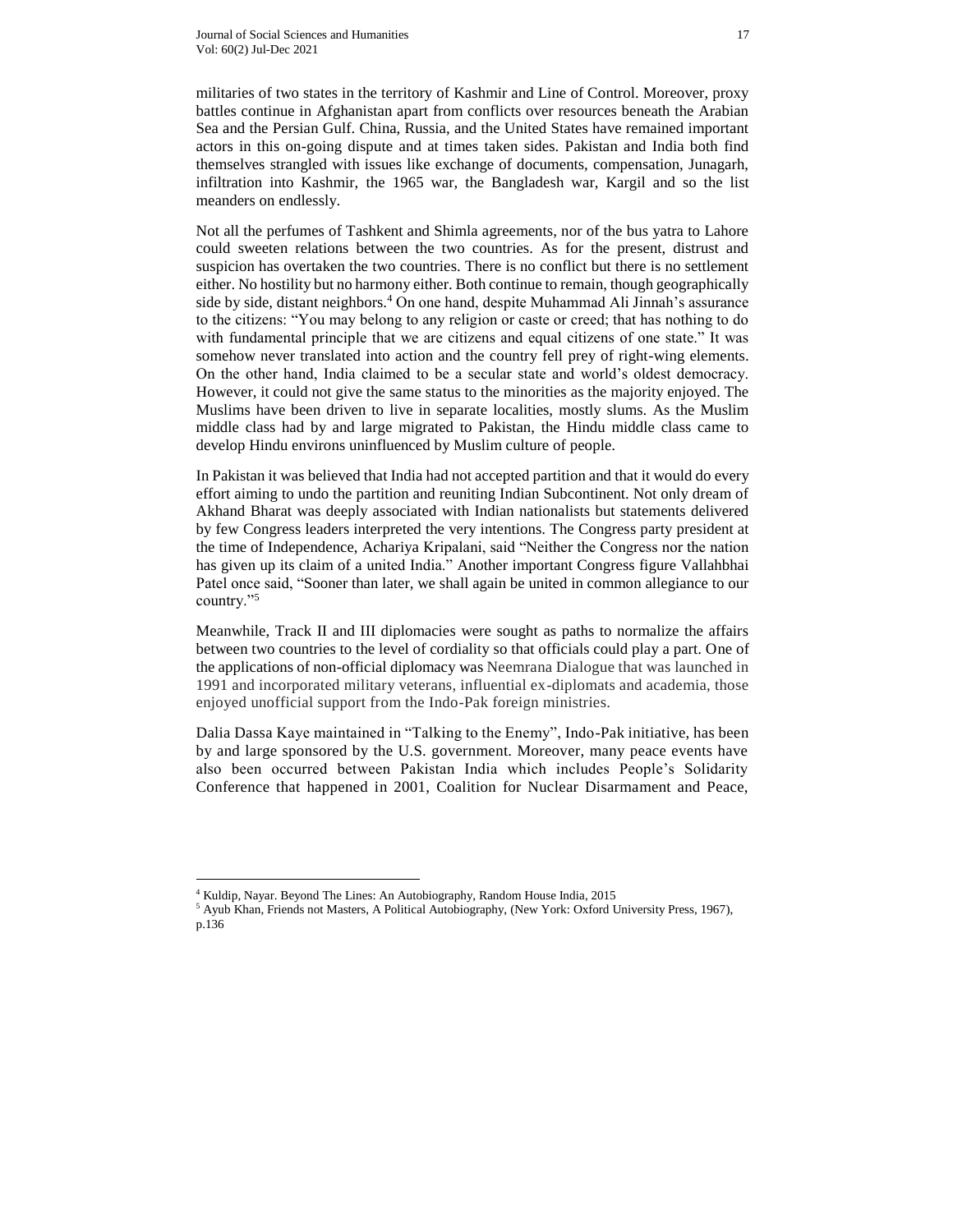especially interactions of high-ranking Indian officials and Pakistani Prime Minister  $(Kutty 2004)^6$ .

It is also pertinent to mention that Media being an effective tool in shaping minds has also joined the efforts where media groups of the both the countries have jointly launched peace campaigns, featuring stories that reflect constructive developments. Pakistan had once gave green signal to Bollywood films screenings in local cinemas and Pakistani singers and actors visited India and even featured in Bollywood films and musical concerts. One more aspect that is mainly overlooked is the mashrooming of radio stations in Pakistan those often played Indian songs and help reduce the tensions by promoting cultural harmony. It showed that different Track two initiatives were on the roll simultaneously and made ground conducive for official level talks to discuss and resolve conflicts.

### **The Methodology**

The research paper attempts to probe viability of informal diplomacy initiatives between belligerent neighbors Pakistan and India. Given the history of conflict between both the states and four wars being fought, I probed whether track II and III diplomacy initiatives facilitated track I or not. Ideally, informal platforms of diplomacies are expected to go directly proportional to formal diplomacy. In case of Pakistan and India, many examples of unofficial diplomacies can be quoted where hefty sums of money being invested by private/non-state entities but their viability remained a question. For this purpose, I interviewed politicians, former diplomats and journalists who had been part of such informal proposals. I collected relevant quotes from books, autobiographies (state officials) and research articles available on internet and later on matched them with current affairs. In the light of their answers – almost all of them pointed in the same direction – I toiled to formulate the conclusion.

#### **The Results**

 $\overline{a}$ 

The efficacy of informal dialogues between Pakistan and India has been hampered by official limitations. Difficulties in obtaining visa serve as a major hurdle for the participants of track II and track III diplomacy and make it an undeterred barrier. As an outcome generation on both sides of the border do not have primary or first-hand understanding of each other. This aspect resulted in defenselessness against hostile and suspicious images across the border. According to the Indo-Pak visa regimes, visitors can only enter in both the territories from specific locations. Although both the countries share ground border at length, however no road link is established between the two next door neighbors. Only Samjhota Express crossed the border at single point. Even entrance via air space and sea route is restricted and there is no direct route.

One must travel via connecting flights and voyages. Country wide visa is not given, and traveling is restricted to specific cities. Even for them the permission must be acquired in advance. On the top of it, police reporting on daily basis affects the goodwill gestures

<sup>6</sup> Kutty, B. M., Pakistan-India Relations: Non-governmental Initiatives for Peace, *Pakistan Horizon*, 57(3) (2004).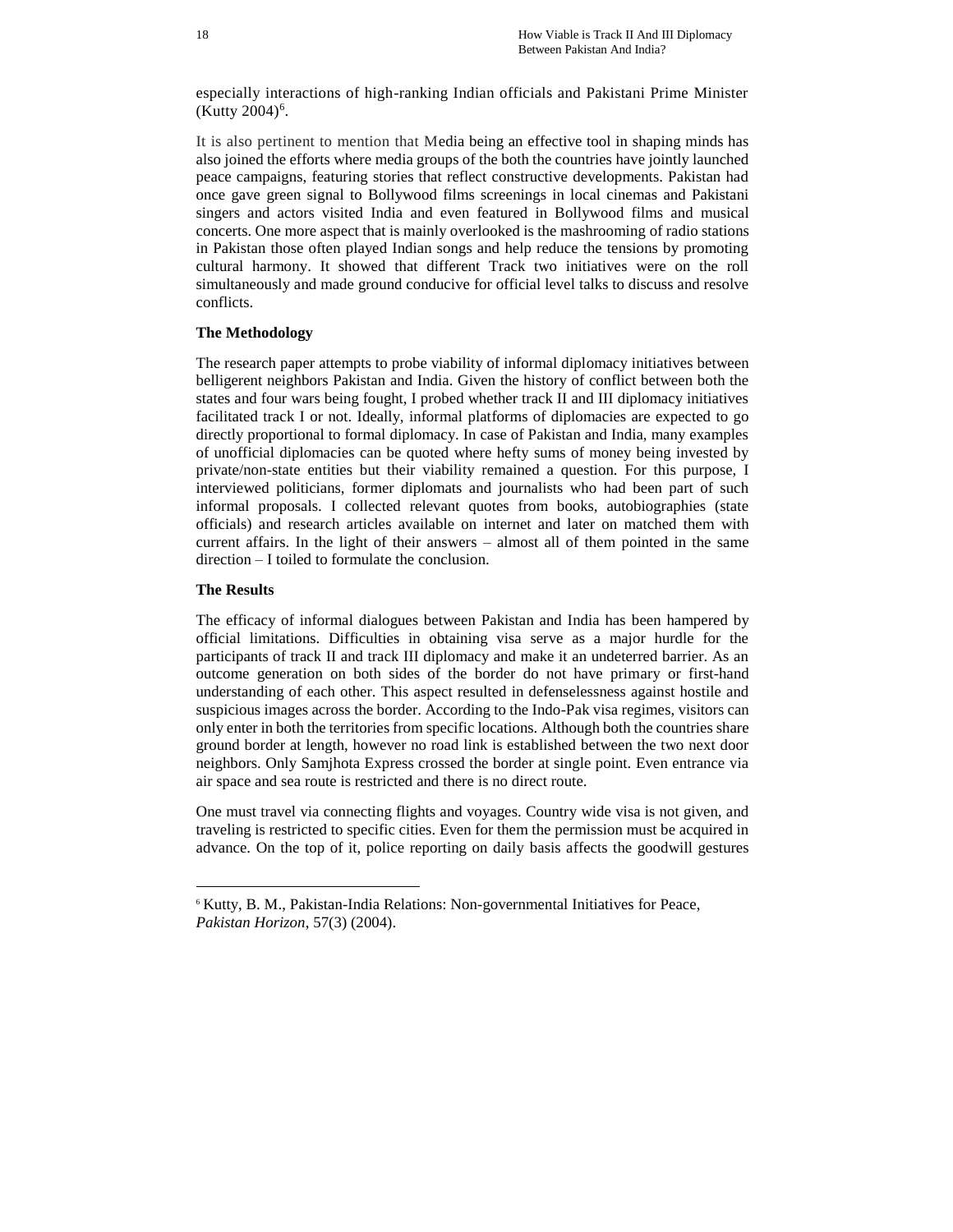between the host and the visitor. "In 1997, India made unilateral travel concessions, including (1) visas for Pakistani tourist groups, (2) One-year multiple entry visas for businessmen, who would be allowed to exit either through Mumbai or Delhi, (3) exemption from police reporting for senior Pakistani citizens, (4) and a waiver of visa fees for some categories of visitors, including journalists and students. However, Pakistan did not react with the same gesture in return."<sup>7</sup> Let alone visitors those were restricted by travel and reporting restrictions; this sphere of hindrance was spread to participants involved in track II and track III diplomatic initiatives.

Their visas saw bureaucratic delays and their free movement was restricted by bureaucratic tactics. "These stern restrictions on both sides are justified by claim that unrestricted movement may threaten national security by encouraging terrorist infiltration or espionage"<sup>8</sup> . Illegal economic immigrants and cross-border traffic in arms and narcotics served as remaining reasons used for the justification of the former practices. The chief concern behind these restrictions is Indian allegations of cross border terrorism (via non-state actors) and Pakistan's concern of Indian state-sponsored terrorism. It is noted whenever the two countries chose to abridge gulf and strengthen ties, a terrorist activity on either side of the border diffused the air of affability or armed skirmishes on border diluted the air of cordiality or circumstances in Kashmir would go negative.

The most serious peacemaking effort between Pakistan and India was made in 1998-2007. It was initiated by then Indian Premier Vajpayee. Vajpayee and Pakistan then President Musharraf. The 2003 ceasefire and 2004 Islamabad Joint Statement paved the way for the dialogue for peace and decrease in violence in Jammu and Kashmir. Then Indo-Pak peacemaking efforts made quick successes from 2003 onwards, and followed by President Musharraf and Prime Minister Manmohan Singh. Confidence Building Measures such as trade and travel between divided Kashmir were implemented. At the same time, a framework agreement was drafted that could have led to the resolution of the Kashmir issue. In the years to come, Confidence Building Measures were broadened, but no substantial progress was observed as far as the framework agreement was concerned. In less than a decade, due to escalation of conflict between Pakistan and India even CBMs were halted.

Trust deficit is etched so much that even state actions are seen with suspicions at both the sides. Recently, the announcement of a ceasefire in February 2021, by both the belligerent neighbors was taken with great cautions and skepticism. The concerns appear deeper especially when Indian Government revoked the special status of Jammu and Kashmir in August 2019, and locked down the disputed territory. The timeline suggests that after that

<sup>7</sup>Ashraf, Mian Tahir, Md. Nasrudin Md.Akhir, and Javaid Akhtar Salyana. 2017. "Mapping of Track Two Initiatives: A Case of Pakistan-India Conflict (1988-2001)." *Pakistan Journal of Social Sciences (PJSS)* (ResearchGate) 37, No. 1 (2017): 16-29.

https://www.researchgate.net/publication/323127369\_Mapping\_of\_Track\_Two\_Initiatives\_A\_Case\_of\_Pakist an-India\_Conflict\_1988-2001.

<sup>8</sup> Samina Ahmed, Suranjan Das, "Movement of People, Ideas, Trade, and Technology: Toward a Peaceful Coexistence of India and Pakistan." *Cooperative Monitoring Center Occasional Papers/3* (Sandia National Laboratories, 1998), pp.1-30.

https://digital.library.unt.edu/ark:/67531/metadc697670/m2/1/high\_res\_d/589206.pdf.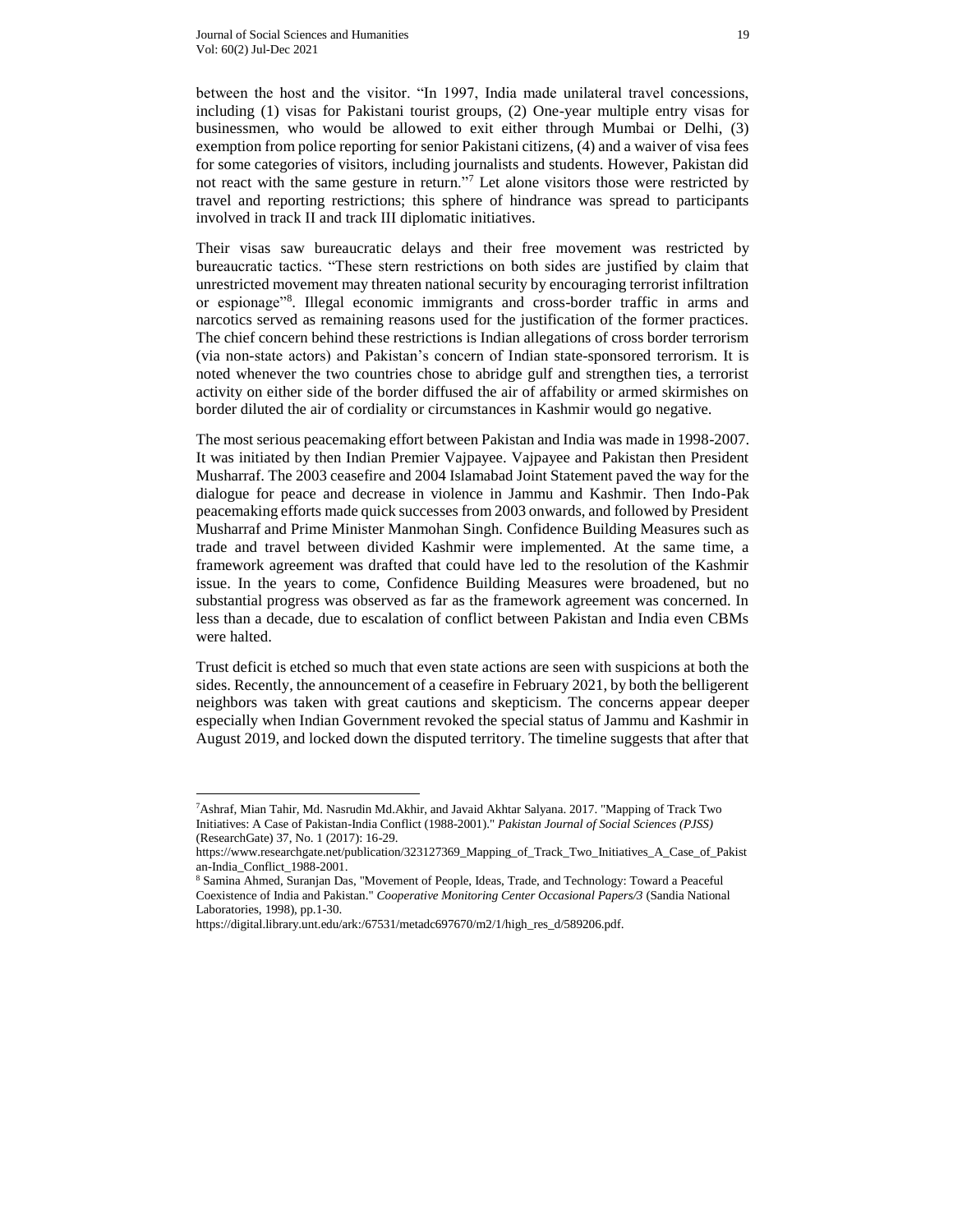episode about 7,000 incidents of crossfire across the Line of Control were recorded, accompanied by rising invective by the two countries' leaders.<sup>9</sup>

#### **Discussion**

Here, I will try to probe possibility of peace between next door neighbors – Pakistan and India – in  $21<sup>st</sup>$  century via informal means of diplomacy.

Post 9/11 scenario was the time when the urge of solving conflict between Pakistan and India was much felt. Studying through previous two decades, it is found that viability of non-official diplomacy was at its optimum level while Pakistan was ruled by Gen. Musharraf. But first, let us take a deep dive on the efficacy of these mediums of *"Talking to the Enemy"*.

Explaining Track III diplomacy Dr. Moonis Ahmar stated,

As far as Track III channel is concerned, it is primarily limited to the interactions of common people. Keeping in view India and Pakistan, the significance and relevance of Track III initiative revolves around three logics. First, unlike Track I and II, in Track III process, popular segments of the society like workers, artists, poets, musicians and others are involved. The segregation of semi elite from Track III diplomacy gives a credible image of activities launched under its umbrella. In this form of informal diplomacy, vested interests do not matter and finally, extensive participation from different walks of lives is ensured, which makes it easier to remove mistrust and suspicion at the grass-root level."<sup>10</sup>

The Neemrana Dialogue is considered as one of the most notable India-Pakistan Track II initiatives. It was first held in 1991at Neemrana in Alwar district of Rajasthan. Pakistan hosted the next round at Nathiagalli. Later on, the venue kept changing shifted between the two countries in years to come.

"The U.S. Non-Governmental Organization Ford Foundation sponsored the Neemrana Dialogue, which included military veterans, influential ex-diplomats, media persons, and academia those had the unofficial support of New Delhi and Islamabad."<sup>11</sup>From the Pakistan side the people to people contact was initiated by Dr. Mubashir Hussain. He was joined by Asma Jahangir, Jugnu Mohsin and I.A. Rehman. Subsequently, Aitzaz Hussain, his wife Bushra, Iqbal Haider and Chaudhary Manzoor have joined the movement. On Indian side Manak, Romesh, Gogi, Rajinder Sachaer, and Mahesh Bhatt are some of the persons who push the caravan of peace dispute all odds; Girls students from both sides have joined in and Nandita Das' efforts to get children from both sides to play cricket has also contributed to improve relations. However, the governments are not enthusiastic

<sup>9</sup> Khurshid Kasuri, Radha Kumar, *Ideally, Pakistan and India should move to pick up peace negotiations from where they left off in 2007.* (March 24, 2021) https://www.dawn.com/news/1614187.

<sup>&</sup>lt;sup>10</sup> Moonis Ahmar, "Relevance of Track III Diplomacy"

**<sup>11</sup>** Shantanu, Chakrabarti. 2003. "The Relevance of Track II Diplomacy in South Asia." *International Studies* (ResearchGate).

https://www.researchgate.net/publication/250961654\_The\_Relevance\_of\_Track\_II\_Diplomacy\_in\_South\_Asia.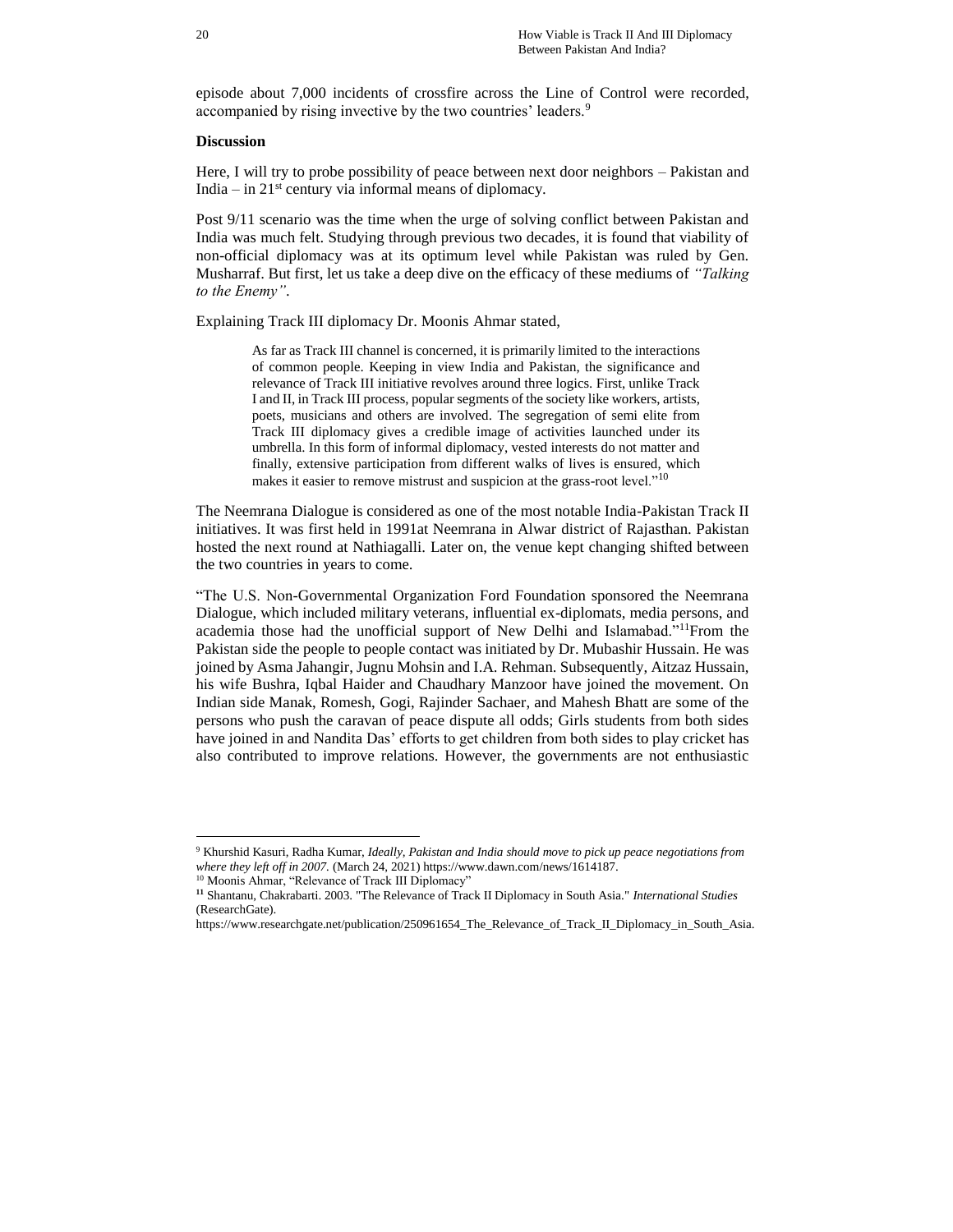about encouraging people to people contacts although they pay lip service to the initiative.<sup>12</sup>

"Here are some significant initiatives those can be deemed as products or means of informal dialogues.

- **Amanki Asha (News Media)**: A joint campaign for peace between the Jang Group of Pakistan and the Times of India Group, the two leading media companies of India and Pakistan.
- **Joint Exhibitions and Galleries (Fine Arts)**: My East is Your West (2015) is an example of a joint Indian-Pakistani exhibit that is being displayed at the upcoming Venice Biennale. Galleries featuring Indian and Pakistani artists include: Experimenter (Kolkata); Latitude 28 (New Delhi); Nature Morte (New Delhi); Project 88 (Mumbai); Lakeeren (Mumbai); Jahveri Contemporary (Mumbai); and Art Chowk (Karachi).
- **Lahore Literary Festival and Jaipur Literature Festival (Literature)**: With a wide range of audiences, the annual Lahore Literary Festival and Jaipur Literature Festival celebrate both Indian and Pakistani authors and feature panels discussing India-Pakistan relations.
- **Tehrik-e-Niswan and Ajoka Theatre (Performing Arts)**: Tehrik-e-Niswan and Ajoka Theatre (est. 1983) are Pakistani dance and theater groups that perform in India and promote exchanges between Indian and Pakistani performers. Ajoka's Theatre for Peace program, for example, allows Indian and Pakistani theater groups and institutions to collaborate on productions, festivals, and workshops. Both groups work closely with their partners in India, such as ManchRangmanch, VirsaVihar, and the Indian Council for Cultural Relations."<sup>13</sup>

Likewise, Kartarpur Peace Corridor between Pakistan and India is also said to be an outcome of Track Two Diplomacy between both the next door neighbors. The Kartarpur Peace Corridor will allow Sikh pilgrims visa-free access from India to the Gurdwara Darbar Sahib Kartarpur in Pakistan. Recently organized Rotary International Peace Conference 2020 was attended by "Track II Walas" from Pakistan and India as well. Mani Shankar, a former Indian diplomat, silver-lined the Covid-19 induced crises. "I am happy that now I can enter Pakistan without having visa but via Zoom. Why do we have to go to Amsterdam to talk about resolution of our bilateral issues? We should sit in Karachi or Mumbai, Lahore, or Calcutta, Delhi or Islamabad. But now I can talk to my friends in Pakistan while sitting in India", he said.

Whereas the Pakistani senators Mushahid Hussain Syed and Javed Jabbar, lamented the ineffectiveness of SAARC due to callow behavior of Indian state but emphasized

<sup>&</sup>lt;sup>12</sup> Kuldip, Nayar. Beyond The Lines: An Autobiography, (Random House India, 2015)

<sup>&</sup>lt;sup>13</sup> Michele Bornstein, Reece Garrett Johnson, Shahrzad Mohtadi, Sarah Park, and Benjamin Weiss. 2015. "CIVIL SOCIETIES: EMPOWERING PEACE CONSTITUENCIES IN INDIA & PAKISTAN." *Columbia SIPA: School of International and Public Affairs* (SPRING 2015 CAPSTONE PROJECT). file:///C:/Users/SARMAD%20ALEEM/Downloads/US%20State%20Dept%20CapstoneReport-Final-

<sup>5.17%20(1).</sup>pdf.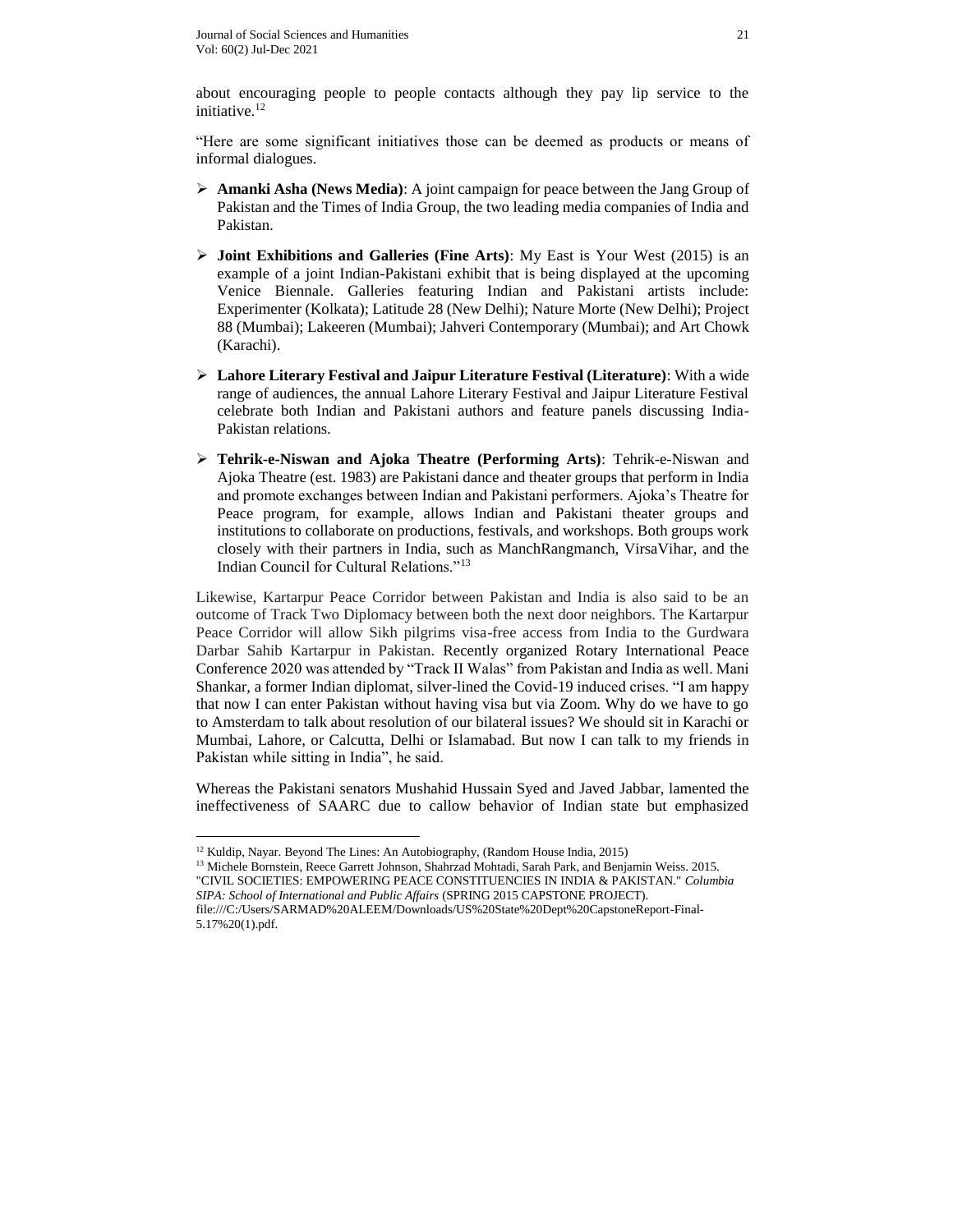continued track II and III diplomacy. According to Amir Rana, Director of Pakistan Institute of Peace Studies;

If the political environment is not conducive between both the countries, it (track II and III diplomacy) cannot cause any breakthrough. In such circumstances, these channels end up as mere communications. At this time around 12 such initiatives are proceeding but lockdowns have contributed to their stale state." While answering to a question he said, "During Musharraf regime, track 1.5 diplomacy was at full swing and then some efforts were made in PPP government from 2008 to 2013.

The situation has completely changed after the rise of BJP in India. Although India and Pakistan share common history and heritage, and their tastes are also uniform from Bollywood to the cuisine, but both the states have worn national identities those are entirely in stark contrast," said Raza Rumi. "The idea behind these informal channels is to form policy and that is not possible without involvement of governments. Both the forms (official and unofficial) of diplomacy reinforce each other but informal ways act more as a catalyst.

It is also imperative to discuss cricket as far as Indo-Pak relationship is concerned as it has played a vital role. Faizan Lakhani, a seasoned sports correspondent Geo News, recalled how sports diplomacy has abridged the gulf between two nations. "From last 8 years, Pakistan and India have not played any bilateral cricket series. While India toured Pakistan in 2004, a lot of Indians came and met their relatives at this side of border. Similarly, when team Pakistan toured India in 2005, it was reciprocated. It even allowed me to my relative in Ahmedabad from Sorat (Gujrat). Thanks to cricket. We made friends."

Daily Dawn published the reflections of 26 writers and poets of Pakistan and asked them "Should Pakistan and India Bury the Hatchet?"

All of them overwhelmingly supported the peace move, which shows the presence of considerable constituency of peace on both sides of the divide. But still there are heavy barriers to peace due to the existence of hard-liners and extremists in the two countries and unofficial channels should involve them at some level to bring peace in the region. To achieve this end, both India and Pakistan must make a concentrated effort to bridge the trust deficit between the two nuclear states, increase cooperation to combat common enemies such as terrorism and work with sustained zeal to resolve outstanding strategic issues like Siachen and Sir Creek."<sup>14</sup>

#### **Conclusion**

 $\overline{a}$ 

Pakistan and India share turbulent history of bilateral relationships. The consequences of this belligerence are bore by people dwelling at both sides of the border. Right from the creation of once-two dominions, there were problems: exchange of documents, compensation, Junagarh, infiltration into Kashmir, the 1965 war, the Bangladesh War, Kargil, Mumbai Attacks, Pulwama Attack and Operation Swift Retort. Furthermore, proxy fights being fought in Afghanistan apart from conflicts over resources beneath the Arabian Sea and the Persian Gulf. China, Russia, and the United States have remained

<sup>&</sup>lt;sup>14</sup> "Should Pakistan and India Bury the Hatchet", Daily Dawn, August 10, 2003.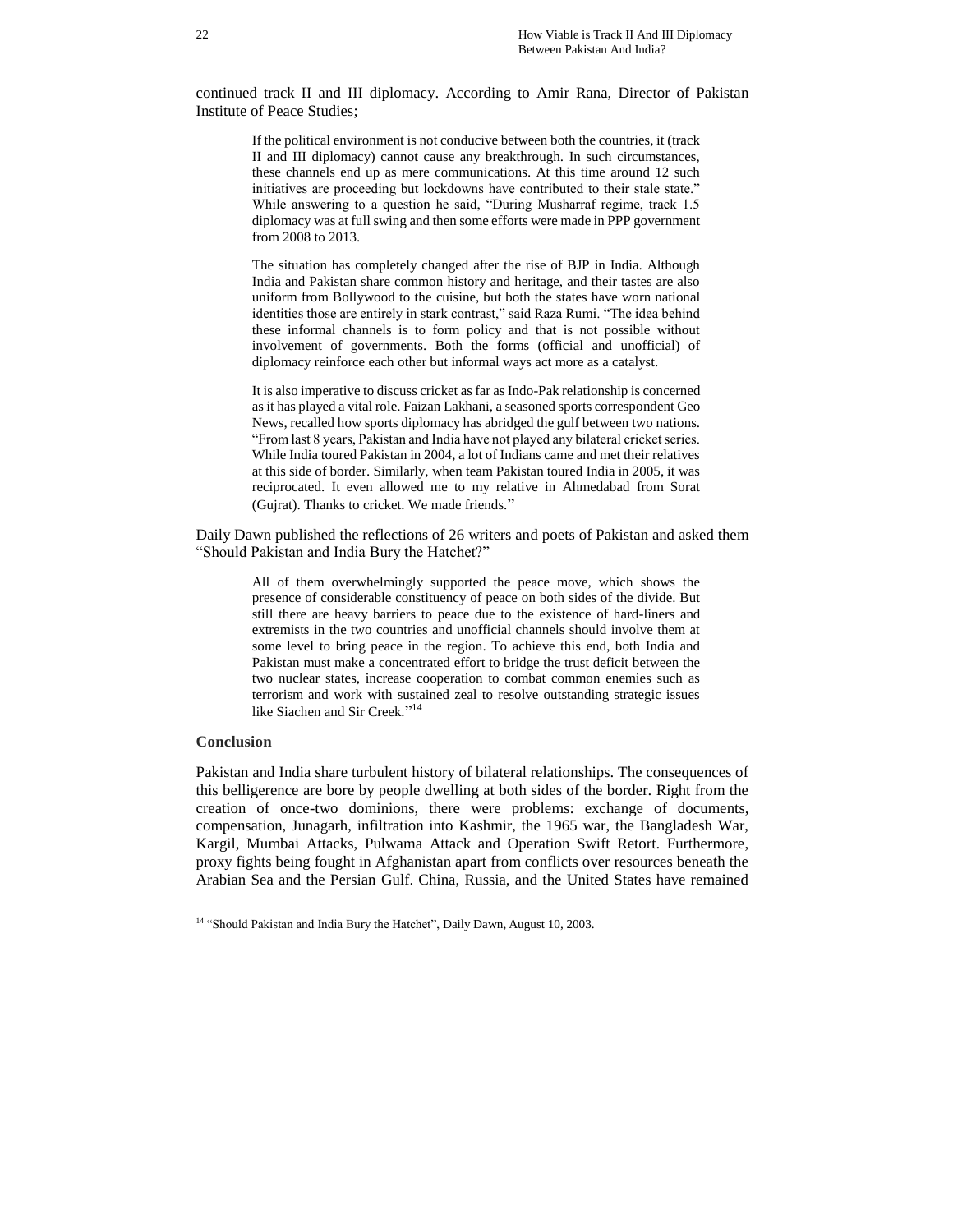important actors in this on-going dispute and at times taken sides. Despite all odds, some of the notable track II and track III initiatives were rolled on. Starting from Neemrana Dialogue in 1991 then stretching over Aman Ki Asha, Joint Exhibitions and Art Galleries, Lahore Literature Festival, Jaipur Literature Festival, Ajoka Theatre and Tehreek-e-Niswan, such applications of track II and track III diplomacies made their presence felt. Informal diplomacy was used as a mechanism of informal interactions between raged entities conducted directly or with the assistance of a  $3<sup>rd</sup>$  party, by people those are influential who normally can reach out to their government and/ or an ability to formulate the public opinion. The ideal goal of track two and three diplomacy between Pakistan and India is usually to prevent or resolve conflicts or build confidence between the parties they represent. However, its viability has proven to be short-lived and fragile.

The efficacy of informal dialogues between Pakistan and India has its own limitations. First, difficulties in obtaining visa serve as a major hurdle for the participants of track II and track III diplomacy and make it an undeterred barrier. Second, visas for specific cities affected adversely on the mobility of visitors and lessen the spirit of free movement. Third, the mandatory police reporting procedures for visitors annihilate remaining goodwill gestures for the visitors. Trade and commerce between the two countries must be accelerated. Communications and transport facilities should be restored and people to people contacts must be encouraged. Informal diplomacy initiatives like Track II and III cannot be proven as an alternate to Track I diplomacy rather it offers support to state actors in managing and resolving conflicts through possibilities probable solutions. Unlike Track I, Track II and III are not responsible in solving the issues of grave concern however they contribute preparing grounds for the two sides for high level engagements.

# **Bibliography**

Ahmed, Samina, and Suranjan Das. 1998. "Movement of People, Ideas, Trade, and Technology: Toward a Peaceful Coexistence of India and Pakistan." *Cooperative Monitoring Center Occasional Papers/3* (Sandia national Laboratories ) 1-30. https://digital.library.unt.edu/ark:/67531/metadc697670/m2/1/high\_res\_d/589206.pdf.

Akhart, Shaheen. 2013. "INDIA-PAKISTAN CROSS-BORDER PEACE INITIATIVE: CHALLENGES & PROSPECTS." *Regional Studies 32* 1-115. http://irs.org.pk/j1RSWinter13ournal/-14.pdf#page=5.

Ashraf, Mian Tahir, Md. Nasrudin Md.Akhir, and Javaid Akhtar Salyana. 2017. "Mapping of Track Two Initiatives: A Case of Pakistan-India Conflict (1988-2001)." *Pakistan Journal of social Sciences (PJSS)* (ResearchGate) 37, No. 1 (2017): 16-29. https://www.researchgate.net/publication/323127369\_Mapping\_of\_Track\_Two\_Initiativ es\_A\_Case\_of\_Pakistan-India\_Conflict\_1988-2001.

Bornstein, Michele, Reece Garrett Johnson, Shahrzad Mohtadi, Sarah Park, and Benjamin Weiss. 2015. "CIVIL SOCIETIES: EMPOWERING PEACE CONSTITUENCIES IN INDIA & PAKISTAN." *Columbia SIPA: School of International and Public Affairs* (SPRING 2015 CAPSTONE PROJECT).